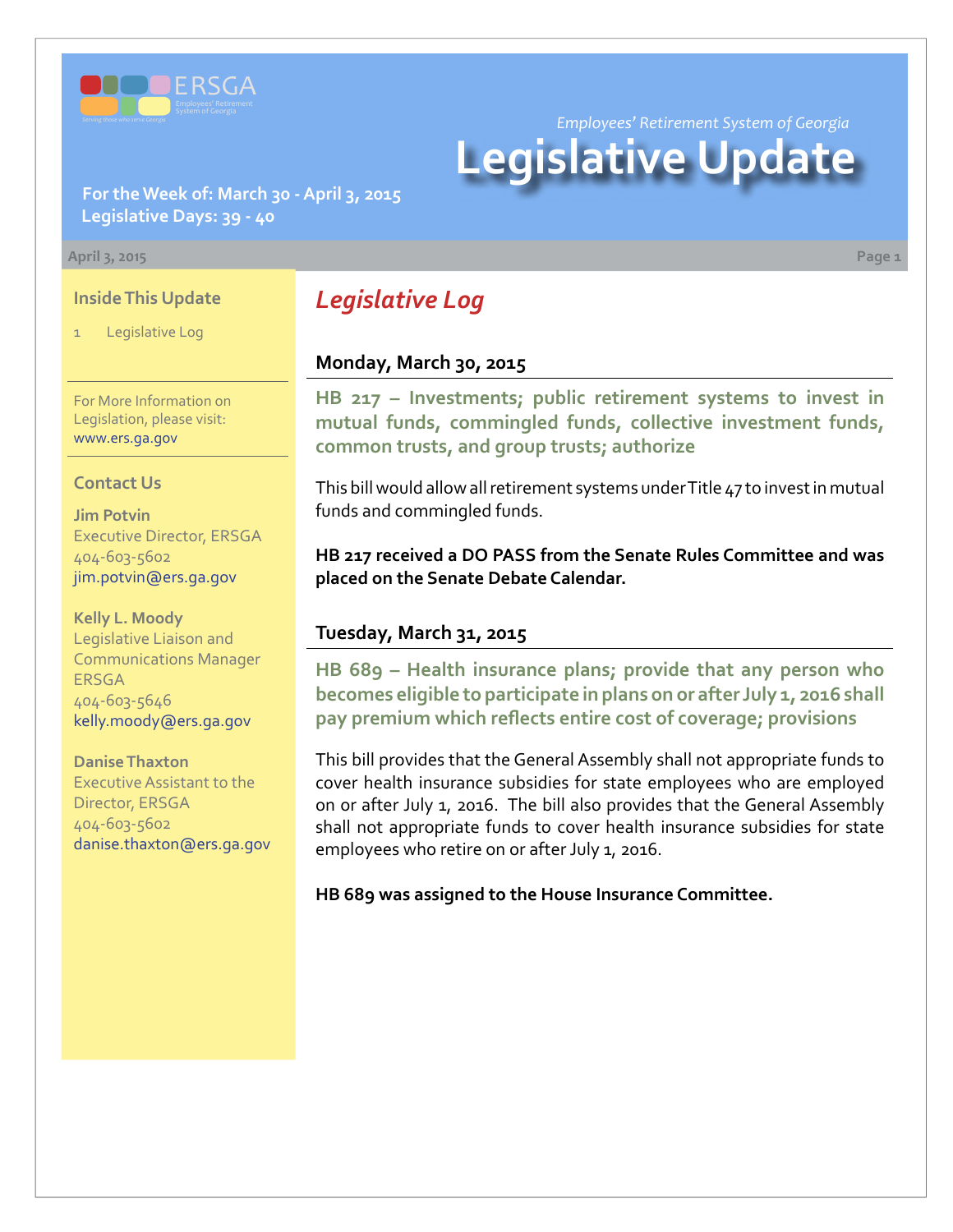### *Legislative Log (continued)*

**HB [690 – E](http://www.legis.ga.gov/legislation/en-US/Display/20152016/HB/690)mployees' Retirement System of Georgia; provide that certain law enforcement officers obtain creditable service in system under certain conditions; provisions**

This bill allows certain law enforcement members of ERS to purchase up to five years of creditable service for certain prior service as a full time employee of a local governing authority beginning July 1, 2016. Creditable service would only be granted if the member (1) held a P.O.S.T. certified law enforcement position with the local governing authority, (2) was not eligible for a defined benefit or defined contribution retirement or pension plan while employed by the local governing authority, and (3) has been a member of ERS for at least ten years.

Eligible members wishing to obtain such service may make application to the Board of Trustees and must pay an amount determined to be sufficient to cover the full actuarial cost of granting such service.

### **HB 690 was assigned to the House Retirement Committee.**

### **S[B 246 – R](http://www.legis.ga.gov/legislation/en-US/Display/20152016/SB/246)etirement; provide for the creation of a Scrutinized Company List**

This bill requires that boards administering public retirement funds of the State of Georgia identify all companies in which public funds are invested in certain types of active investments in Iran, Syria, Cuba, and Sudan.

Such boards must create and maintain a Scrutinized Companies list and to divest from such companies as long as they remain on the list. The Scrutinized Companies list must be made available on October 1, 2016 and annually thereafter.

### **SB 246 was assigned to the Senate Retirement Committee.**

### Wednesday, April 1, 2015

No bills were considered today due to the General Assembly being in recess.

### **Thursday, April 2, 2015**

**HB [217 – I](http://www.legis.ga.gov/legislation/en-US/Display/20152016/HB/217)nvestments; public retirement systems to invest in mutual funds, commingled funds, collective investment funds, common trusts, and group trusts; authorize**

This bill would allow all retirement systems under Title 47 to invest in mutual funds and commingled funds.

**HB 217 received a DO PASS from the full Senate by a vote of 49-3**